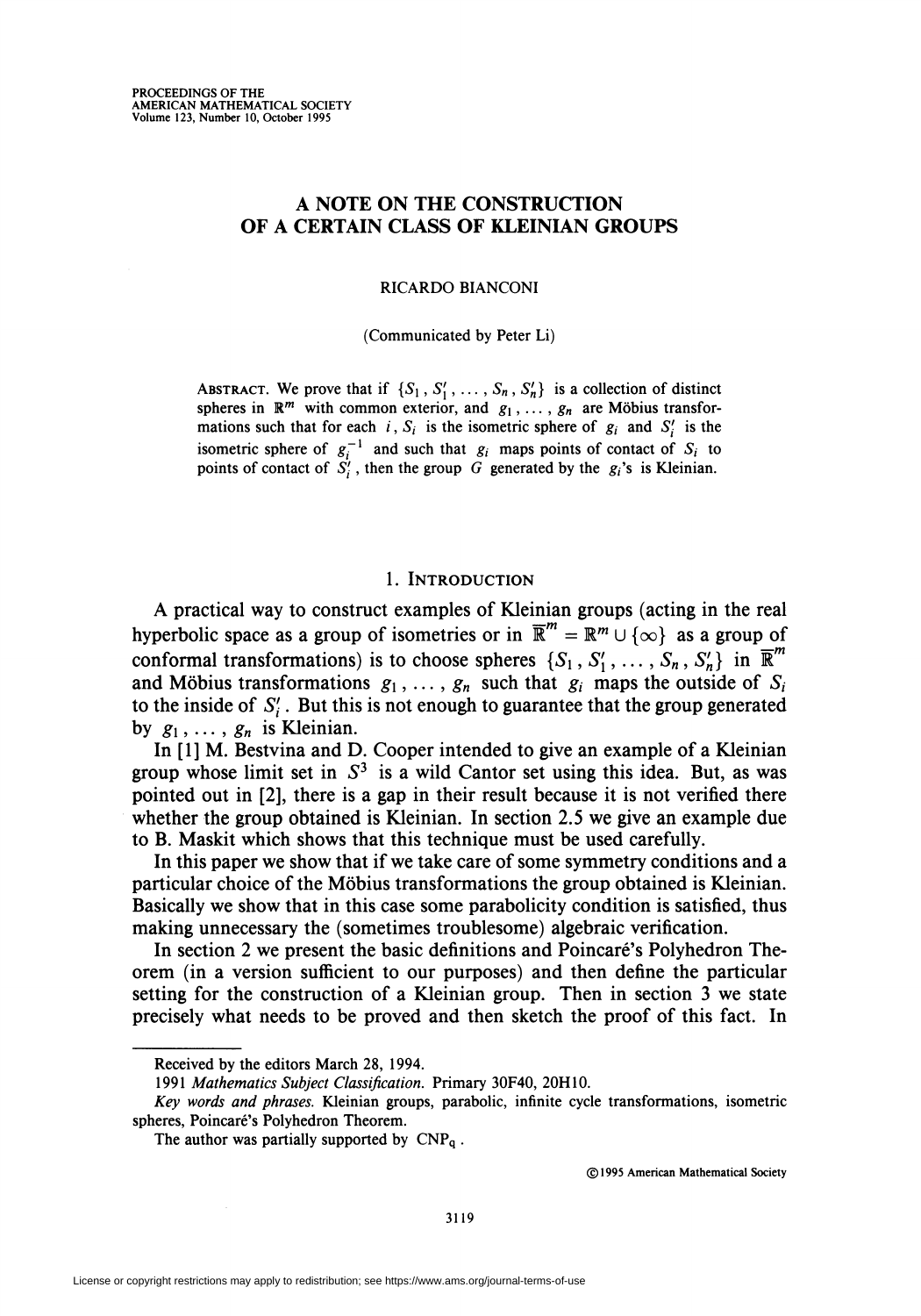section 4 we prove the main result. And in section 5 we discuss some future work that can be done in these lines.

## 2. Preliminaries

2.1. Let us first set the terminology. We will follow Maskit's book [3].

We can look at a Möbius transformation either as an isometry of the hyperbolic space  $\mathbb{H}^{m+1}$  or as a conformal transformation of its boundary at infinity, which can be modelled by  $\overline{\mathbb{R}}^m = \mathbb{R}^m \cup \{\infty\}$ .

If a Möbius transformation g does not fix  $\infty$ , then there is a Euclidean sphere S centered at  $g^{-1}(\infty)$  which is mapped by g to a sphere S' of the same radius centered at  $g(\infty)$ . The sphere S is called the *isometric sphere* of g. It can be proved that g can be decomposed as  $g = q \circ p$  where p is the inversion in S and q is a Euclidean motion (see [3, Chapter 4, section G]).

A Kleinian group is a group of Möbius transformations which acts properly discontinuously at some open set in  $\mathbb{H}^{m+1}$  or in  $\mathbb{R}^m$ .

A (finite) polyhedron  $\vec{F}'$  in  $\mathbb{H}^{m+1}$  is a nonempty open region bounded by finitely many hyperbolic hyperplanes (which are called the *sides* of  $F'$ ). Their boundaries or *traces* in  $\overline{\mathbb{R}}^m$  are either Euclidean spheres or hyperplanes (i.e., spheres passing through  $\infty$ ). So these define a region F in  $\overline{\mathbb{R}}^m$  which is the trace of  $F'$ . An edge is the intersection of two sides of  $F'$ . An edge at infinity is the tangency point of the trace of two sides which do not intersect but have distance zero. We define the angle  $\alpha(e)$  of an edge e as the angle between the sides defining it measured from the inside of  $F'$ .

2.2. Assume that for each side s of  $F'$  there is a given Möbius transformation  $g_s$  such that there is a side s' of F' such that  $g_s(s) = s'$ . These  $g_s$  are called side pairing transformations of  $F'$ .

Observe that edges are mapped to edges by the side pairing transformations so they come in cycles under their action. The same happens to the edges at infinity. Let  $\{e_1, \ldots, e_k\}$  be a cycle of edges (respectively edges at infinity) and let  $\{g_1, \ldots, g_k\}$  be side pairing transformations such that  $g_i(e_i) = e_{i+1}$ if  $1 \leq i \leq k$  and  $g_k(e_k) = e_1$ . Let  $h_e = g_k \circ \cdots \circ g_1$ . This is called cycle transformation of the edge  $e = e_1$  (respectively infinite cycle transformation of the edge at infinity  $e$ ).

Let G be the group generated by the  $g_s$  (for all sides s of  $F'$ ).

2.3. Consider the following conditions:

- 1.  $g_s(s) = s'$ ;
- 2.  $g_{s'} = g_{s}$ ;
- 3.  $g_s(F') \cap F' = \varnothing$
- 4. the orbit under G of any  $x \in \overline{F}'$  has only finitely many points in  $\overline{F}'$ ;
- 5. for each edge e there is a positive integer t such that  $h_e^t = 1$ ;
- 6. for each cycle of edges  $\{e_1, \ldots, e_k\}$  let t be the minimal i such that  $h_e^i = 1$ ,  $e = e_1$ ; then  $\sum_{i=1}^k \alpha(e_i) = 2\pi/t$
- 7. the infinite cycle transformation at an infinite edge is parabolic.

Then

Theorem 1 (Poincaré's Polyhedron Theorem). If the conditions (1) through (7) above are satisfied, then the group  $G$  is Kleinian and  $F'$  is a fundamental domain for G.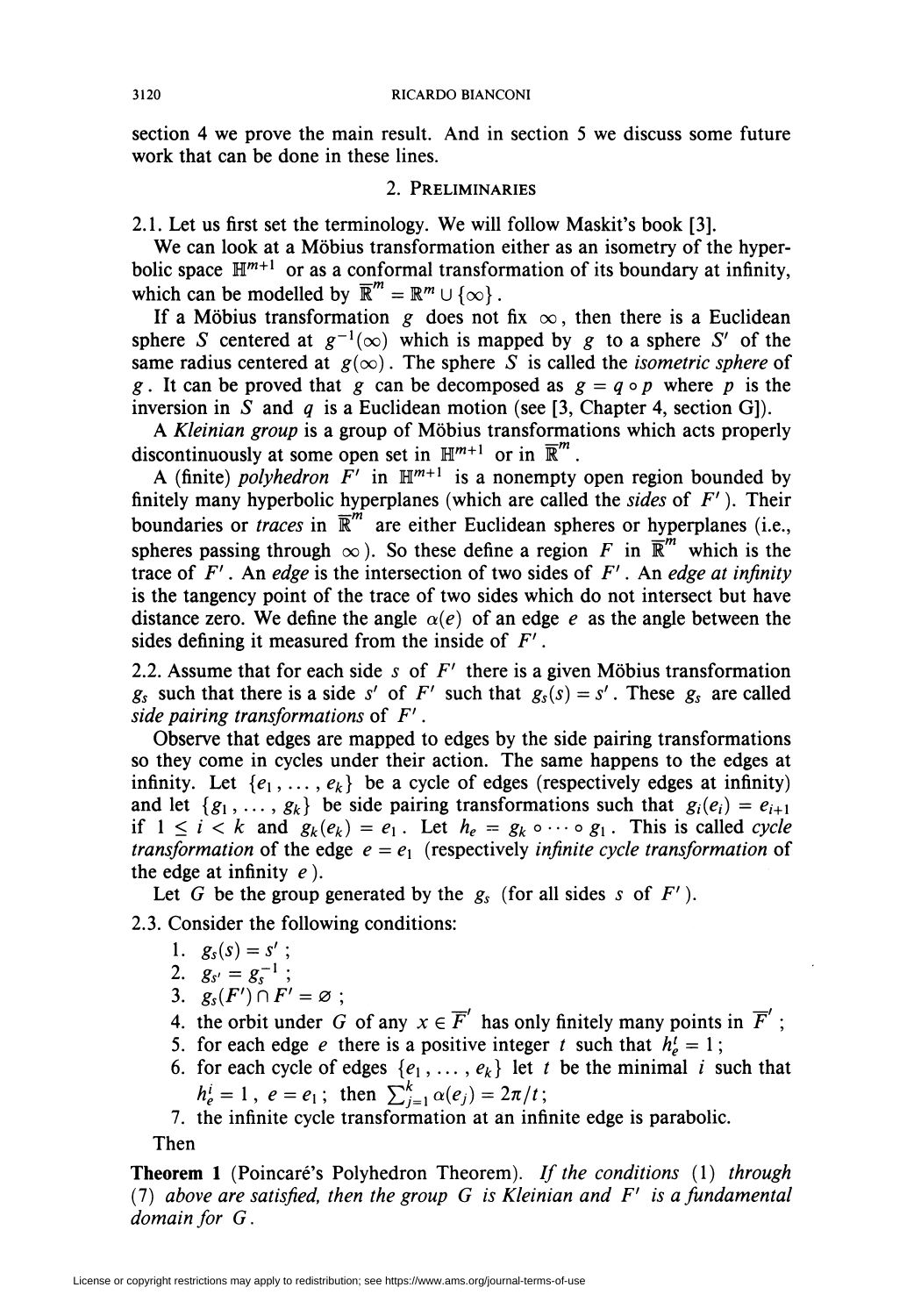By [3, Chapter 6, section A.3], the trace F of F' in  $\overline{\mathbb{R}}^m$  is a fundamental domain for G acting on  $\overline{\mathbb{R}}^m$  as a group of conformal transformations. Of course we can extend the action of a group of conformai transformations of  $\overline{\mathbb{R}}^m$  to  $\mathbb{H}^{m+1}$ . If this extended action gives a Kleinian group, then the original one also gives a Kleinian group.

So, consider the following setting.

2.4. Let  $\mathscr{B} = \{B_1, B'_1, \ldots, B_n, B'_n\}$  be a collection of closed metric balls in  $\mathbb{R}^m$ , such that:

- 1. the radius of  $B_i$  equals the radius of  $B_i'$ , for all i;
- 2. each ball lies outside the others, that is, if  $i \neq j$ ,  $int(B_i) \cap int(B_j) =$  $int(B'_i) \cap int(B'_i) = \emptyset$ , and for all k, l,  $int(B_k) \cap int(B'_i) = \emptyset$ ;
- 3. they can touch.

Put  $S_i = \partial B_i$  and  $S_i' = \partial B_i'$ .

Let  $g_1, \ldots, g_n$  be (orientation-preserving) Möbius transformations such that:

- for each i,  $S_i$  is the isometric sphere of  $g_i$  and  $S'_i$  is the isometric sphere of  $g_i^{-1}$ ;
- $g_i$  maps points of contact of  $S_i$  to points of contact of  $S'_i$ .

We are going to prove that the group G generated by the  $g_i$ 's is a Kleinian group. We observe that the conditions (1) to (6) are automatically satisfied. Conditions (5) and (6) are satisfied because there are no edges other than the infinite ones in this setting. We need only to verify if the infinite cycle transformations at every infinite edge are parabolic.

2.5. An example. We call attention to the following example due to Maskit [4], which shows that this verification is really necessary.

Let  $S_1 = \{z \in \mathbb{C}: |z| = 1\}, S_1' = \{z \in \mathbb{C}: |z| = 3\}, S_2 = \{z \in \mathbb{C}: |z + 2| = 1\}$ and  $S'_2 = \{z \in \mathbb{C} : |z-2| = 1\}$ , and  $g_1(z) = 3z$ ,  $g_2(z) = (2z+5)/(z+2)$ . It is easy to verify that  $S_2$  is the isometric circle of  $g_2$  and  $S_2'$  the isometric circle of  $g_2^{-1}$ . But we cannot speak of isometric circles of  $g_1$  and  $g_1^{-1}$  because they fix  $\infty$ . Let D be the region bounded by these spheres, i.e. between  $S_1$  and  $S_1'$ and outside  $S_2$  and  $S_2'$ . This setting satisfies conditions (1) through (6) but not the parabolicity condition (7). (The infinite cycle transformation of the contact point P of S<sub>1</sub> and S<sub>2</sub> is  $h = g_1^{-1}g_2^{-1}g_1^{-1}g_2$ ; the reader can verify that h is loxodromic, not parabolic.) In fact, Maskit shows that  $D$  is not a fundamental domain for the group generated by  $g_1$  and  $g_2$ .

So we stress the importance of the hypothesis that the spheres  $S_i$  and  $S'_i$  be the isometric spheres of  $g_i$  and  $g'_i$  respectively, in our result.

### 3. Statement of the result and sketch of the proof

3.1. Let  $h = a_k a_{k-1} \dots a_1$  be an infinite cycle transformation at an infinite edge (or contact point), where  $a_i \in \{g_1, \ldots, g_n\} \cup \{g_1^{-1}, \ldots, g_n^{-1}\}\.$  Let  $I_j$  and  $I'_j$ be the isometric spheres of  $a_i$  and  $a_i^{-1}$  respectively. We have that each  $a_i$ can be decomposed as  $a_i = q_i p_i$  where  $p_i$  is the inversion in  $I_i$  and  $q_i$  is an euclidean motion. (See [3, Chapter 4, section G].) For each  $j = 1, ..., k$ , let  $R_j$ ,  $R'_j$ ,  $T_j$ ,  $T'_i$  denote the open regions inside  $I_j$  and  $I'_i$  and outside  $I_j$  and  $I'_i$  respectively.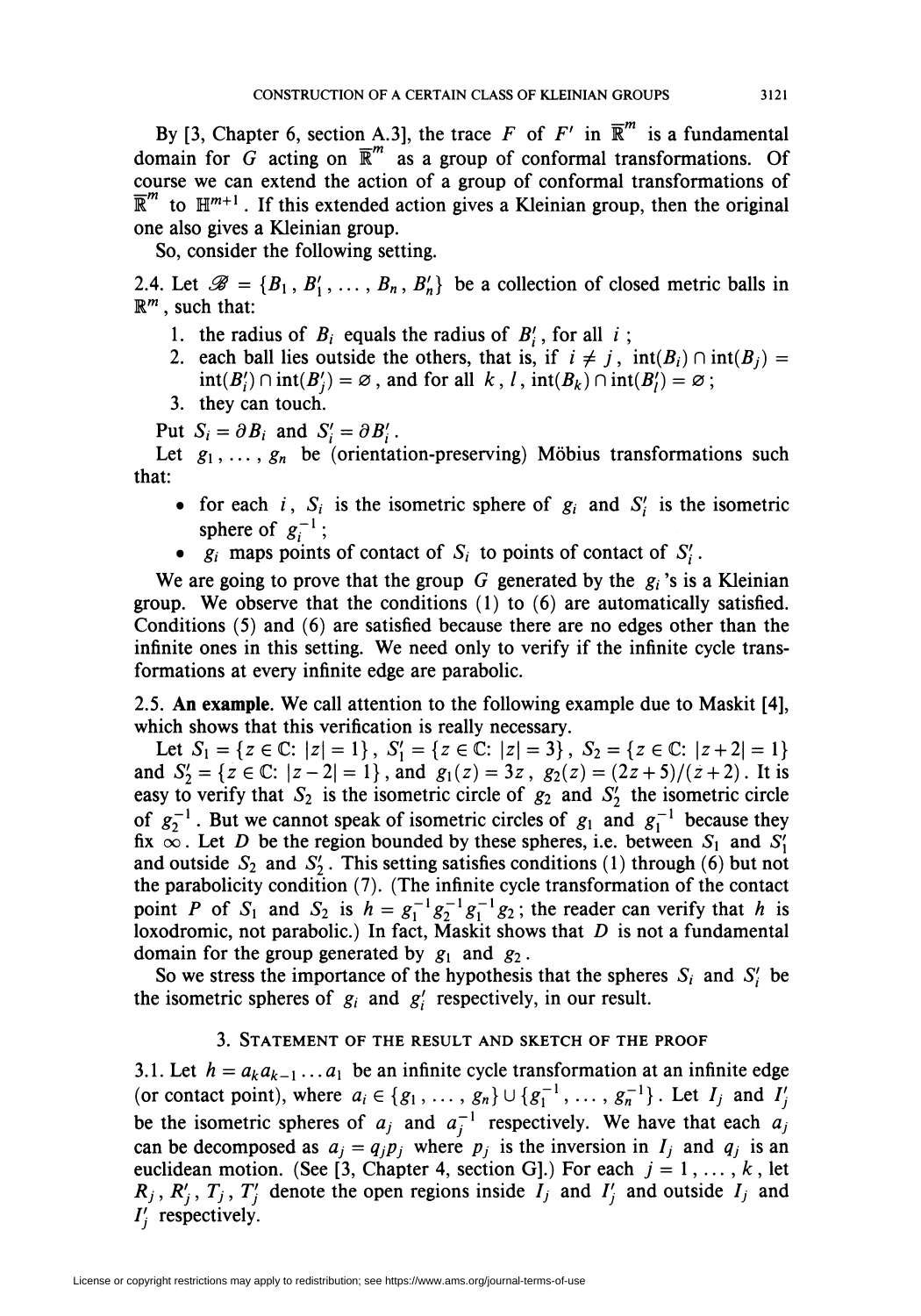Thus h is a cycle transformation of the contact point  $X_1$  of  $I_1$  and  $I'_k$ . We want to show that

**Theorem 2.**  $X_1$  is the only fixed point of h in  $\mathbb{R}^n \cup \{\infty\}$  (and hence h is parabolic).

3.2. We first show that there is no fixed point of h in  $T_1 \cup T'_k \cup \{\infty\}$  (the region outside the isometric spheres  $I_1$  and  $I'_k$ ) by showing that the image under h of  $T_1 \cup T'_k \cup \{\infty\}$  lies inside  $R'_k$ , which is disjoint of this region. Next we show that there is no fixed point of  $\hat{h}$  in  $R'_k$  (the region inside  $I'_k$ ). This we do by showing that the image under h of any sphere  $S \subseteq \overline{T}_1$  (i.e., not inside  $I_1$ ), tangent to  $I_1$  at  $X_1$ , has diameter strictly less than the diameter of S. The same argument then applies to show that there is no fixed point of  $h^{-1}$  in  $R_1$ (the region inside  $I_1$ ). Since the fixed points of  $h^{-1}$  are exactly those of h, this proves that the only fixed point of h is  $X_1$ . Hence h is parabolic.

# 4. The proof

We divide the proof in the following lemmas proving the three steps sketched above. Recall the decomposition  $h = a_k a_{k-1} \cdots a_1$ , with  $a_i \in \{g_1, \ldots, g_n\}$  $\{g_1^{-1}, \ldots, g_n^{-1}\}\.$  Warning: All the metric notions used here (e.g., sphere, its center, its diameter, etc.) are Euclidean.

4.1. **Lemma.** There is no fixed point of h in  $T_1 \cup T'_k \cup \{\infty\}$  (the region outside the isometric spheres  $I_1$  and  $I'_k$ .

*Proof.* Let  $U_0 = T_1 \cup T'_k \cup \{\infty\}$ . Then inversion in  $I_1$  maps  $U_0$  into  $R_1$ . So  $a_1$  maps  $U_0$  into  $R'_1$  (because of the decomposition of  $a_1 = q_1p_1$ , with  $p_1$  the inversion in  $I_1$  and  $q_1$  a Euclidean motion which maps  $R_1$  into  $R'_1$ ). But  $R'_1$ lies outside  $I_2$ , hence  $a_2$  maps  $U_1 = a_1(U_0)$  into  $R'_2$ . Inductively we have that if  $U_i = a_i(U_{i-1})$ , then  $U_i \subseteq R'_i$ . But  $U_k = h(U_0)$ . This proves the lemma.  $\Box$ 

4.2. **Lemma**. If  $A_1$  is a sphere of diameter  $d_1 > 0$  tangent to  $I_1$  at  $X_1$  and lying not inside  $I_1$ , then the diameter of  $h(A_1)$  is strictly less than d. (Observe that  $h(A_1)$  is a sphere lying not inside  $I_1$  and tangent to  $I_1$  at  $X_1$ ; see Figure 1.)



Figure 1. Statement of Lemma 4.2

*Proof.* We do this inductively by showing that the image under  $a_i$  of a sphere  $A_i$  of diameter  $d_i > 0$  tangent to  $I_1$  at  $X_i = a_{i-1}(X_{i-1})$  (this is the point of contact of  $I'_{i-1}$  and  $I_i$ ) is a sphere of diameter  $d_{i+1} < d_i$  tangent to  $I_{i+1}$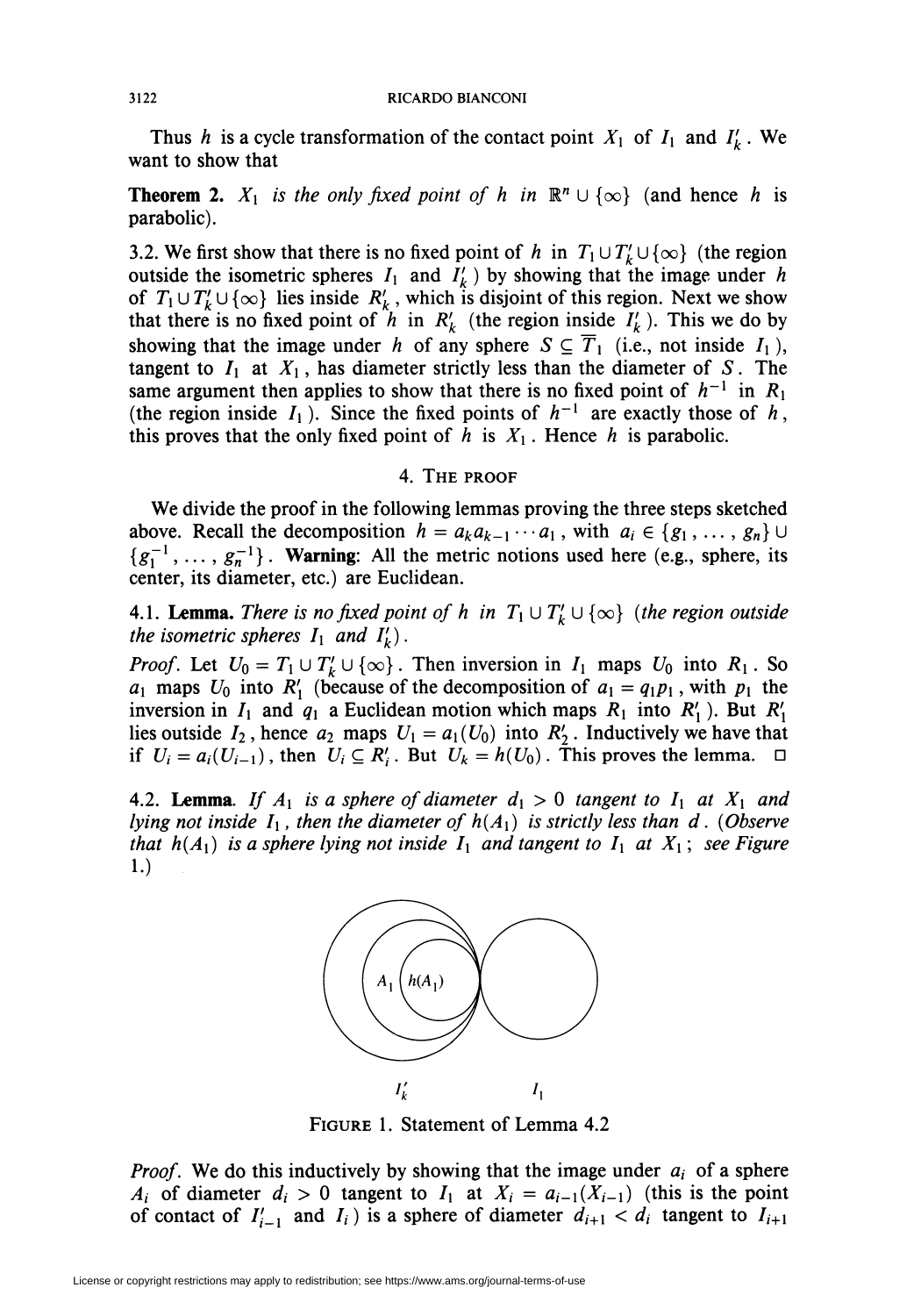at  $X_{i+1} = a_i(X_i)$  (and making  $I_{k+1} = I_1$ , this proves that the diameter  $d_k$  of  $h(B)$  is  $d_k < d_1$ ).

So let  $r_i$  be the radius of  $I_i$ . Then the diameter of  $p_i(A_i)$  (the inversion of  $A_i$  in  $I_i$ ) is  $d_{i+1} = r_i - r_i^2/(r_i + d_i)$ . We have that:

$$
d_i - d_{i+1} = d_i - \left(r_i - \frac{r_i^2}{r_i + d_i}\right) = \frac{d_i^2}{r_i + d_i} > 0,
$$

i.e.,  $d_{i+1} < d_i$ . (See Figure 2.)



FIGURE 2. Comparison of diameters in the proof of Lemma 4.2

But  $a_i(A_i) = q_i p_i(A_i)$  and  $q_i$  is a Euclidean motion mapping  $R_i$  into  $R'_i$ . This finishes the proof of the lemma.  $\Box$ 

**4.3. Lemma.** There is no fixed point of h in  $I'_k \cup R'_k$  apart from  $X_1$ . (Observe that  $X_1 \in I'_k \cap I_1$ .)

*Proof.* Let  $X \in I'_k \cup R'_k$ ,  $X \neq X_1$ . Let  $A_1$  be the sphere containing X and tangent to  $I_1$  at  $X_1$ , and  $d_1$  its radius. We observe that this sphere is unique. By Lemma 4.2 above, the radius of  $h(A_1)$  is strictly less than  $d_1$ . Hence X cannot be in  $h(A_1)$ . (Actually, the only common point of  $A_1$  and  $h(A_1)$  is  $X_1$ , the point of tangency.) Therefore  $h(X) \neq X$ .  $\Box$ 

4.4. **Lemma**. There is no fixed point of h in  $I_1 \cup R_1$  apart from  $X_1$ .

Proof. The same proof of the previous lemma applies to prove that there is no fixed point of  $h^{-1}$  in  $I_1 \cup R_1$ . Since the fixed points of  $h^{-1}$  are exactly the same as the ones of  $h$ , this proves the lemma.

With this we have finished the proof of Theorem 2.

### 5. Conclusion

By our result if we want to construct an example of a Kleinian group by taking touching spheres we need only to take care of using isometric spheres and to be sure that contact points go to contact points.

5.1. We believe that this construction can be useful to study deformations of this class of groups by simply describing their fundamental regions in terms of isometric spheres.

We ask the following questions.

**Question 1.** How does a deformation of G correspond to a modification of  $F$ ?